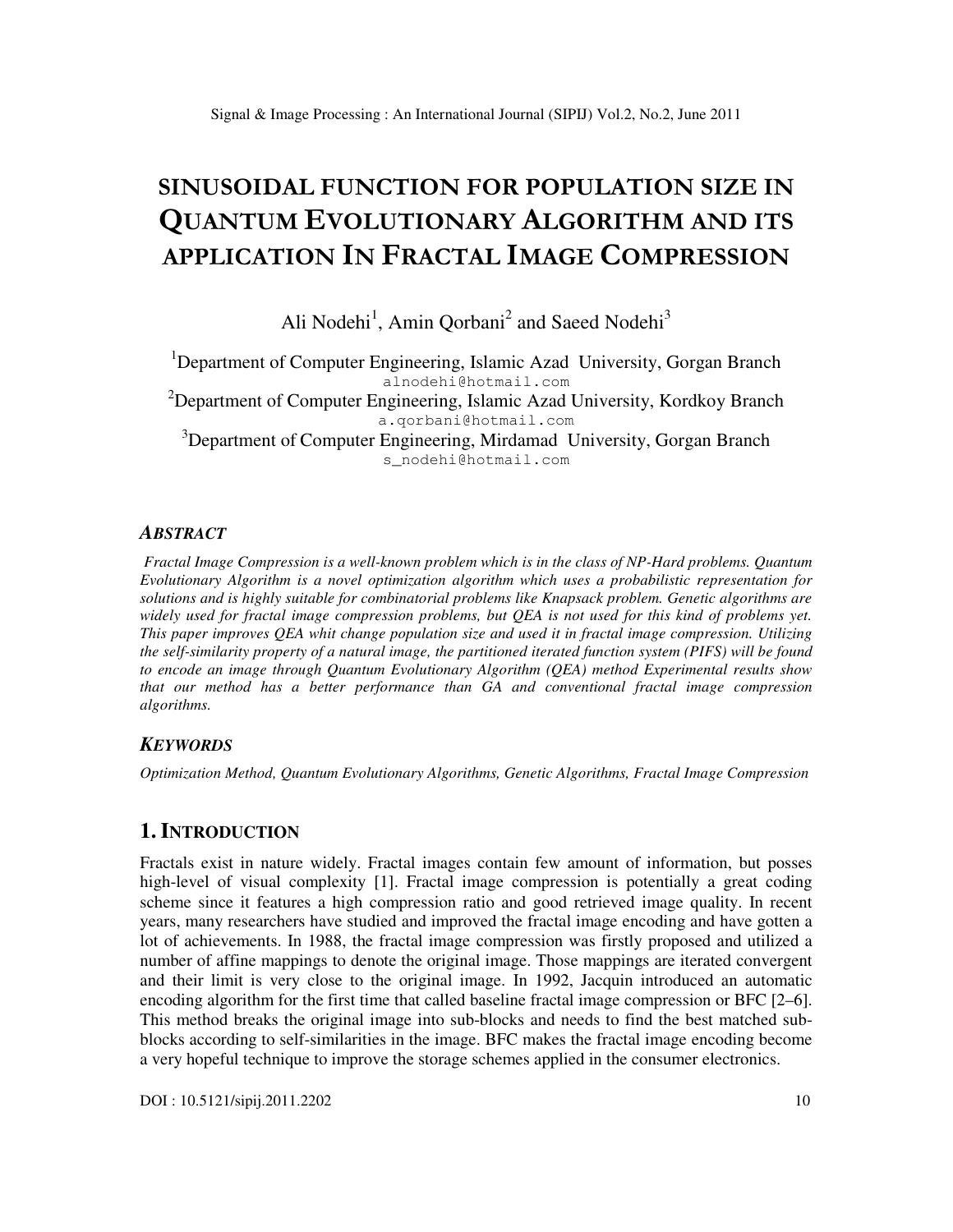Although BFC is very charming, a great deal of time cost during encoding limits it to widely practical applications. In order to solve this problem some improved approaches have been presented. In [6-7] authors proposed classification methods base on the feature of domain blocks. [8] proposed a kind of neighborhood matching method based on spatial correlation which makes use of the information of matched range blocks and effectively reduced the encoding time.

Quantum Evolutionary Algorithms are novel algorithms using probabilistic representation for possible solutions. This algorithm used in several problem but is not use in fractal image compression. Genetic algorithm is widely used in fractal image compression. In [9] a new method for finding the IFS code of fractal image is developed and the influence of mutation and the crossover is discussed. The low speed of fractal image compression blocks its way to practical application. In [10] a genetic algorithm approach is used to improve the speed of searching in fractal image compression. A new method for genetic fractal image compression based on an elitist model in proposed in [11]. In the proposed approach the search space for finding the best self similarity is greatly decreased. Reference [12] makes an improvement on the fractal image coding algorithm by applying genetic algorithm. Many researches increase the speed of fractal image compression but the quality of the image will decrease. In [13] the speed of fractal image compression is improved without significant loss of image quality.

Reference [14] proposes a genetic algorithm approach which increases the speed of the fractal image compression without decreasing of the quality of the image. In the proposed approach a standard Barnsley algorithm, the Y. Fisher based in classification and the genetic compression algorithm with quad-tree partitioning are compared. In GA based algorithm a population of transformations is evolved for each range block. In order to prevent the premature convergence of GA in fractal image compression a new approach is proposed in [15], which controls the parameters of GA adaptively. A spatial correlation genetic algorithm is proposed in [16], which speeds up the fractal image compression algorithm. In the proposed algorithm there are two stages, first the spatial correlations in image for both the domain pool and the range pool is performed to exploit local optima. In the second stage if the local optima were not certifiable, the whole of image is searched to find the best self similarity. A schema genetic algorithm for fractal image compression is proposed in [17] to find the best self similarity in fractal image compression.

 Size of the population is an effective parameter of the evolutionary algorithms and has a great role on the performance of EAs. Several researches investigate the effect of population size and try to improve the performance of EAs with controlling the size of the population. A functional sized population GA with a periodic function of saw-tooth function is proposed in [21]. Reference [22] finds the best population size for genetic algorithms. Inspired by the natural features of the variable size of the population [19,23] presents an improved genetic algorithm with variable population-size. In [24] an adaptive population size for the population is proposed for a novel evolutionary algorithm. In this paper, to improve performance of fractal image compression, a sinusoidal function which changes size of population in each iteration is used. This paper is organized as follow: Section 2 introduces the basics theoretical of fractal image compression. In Section 3, we describe QEA and then introduce sinusoidal function for population size in QEA for fractal image compression in section 4. Section 5 shows the experimental results and finally Section 6 concludes the paper.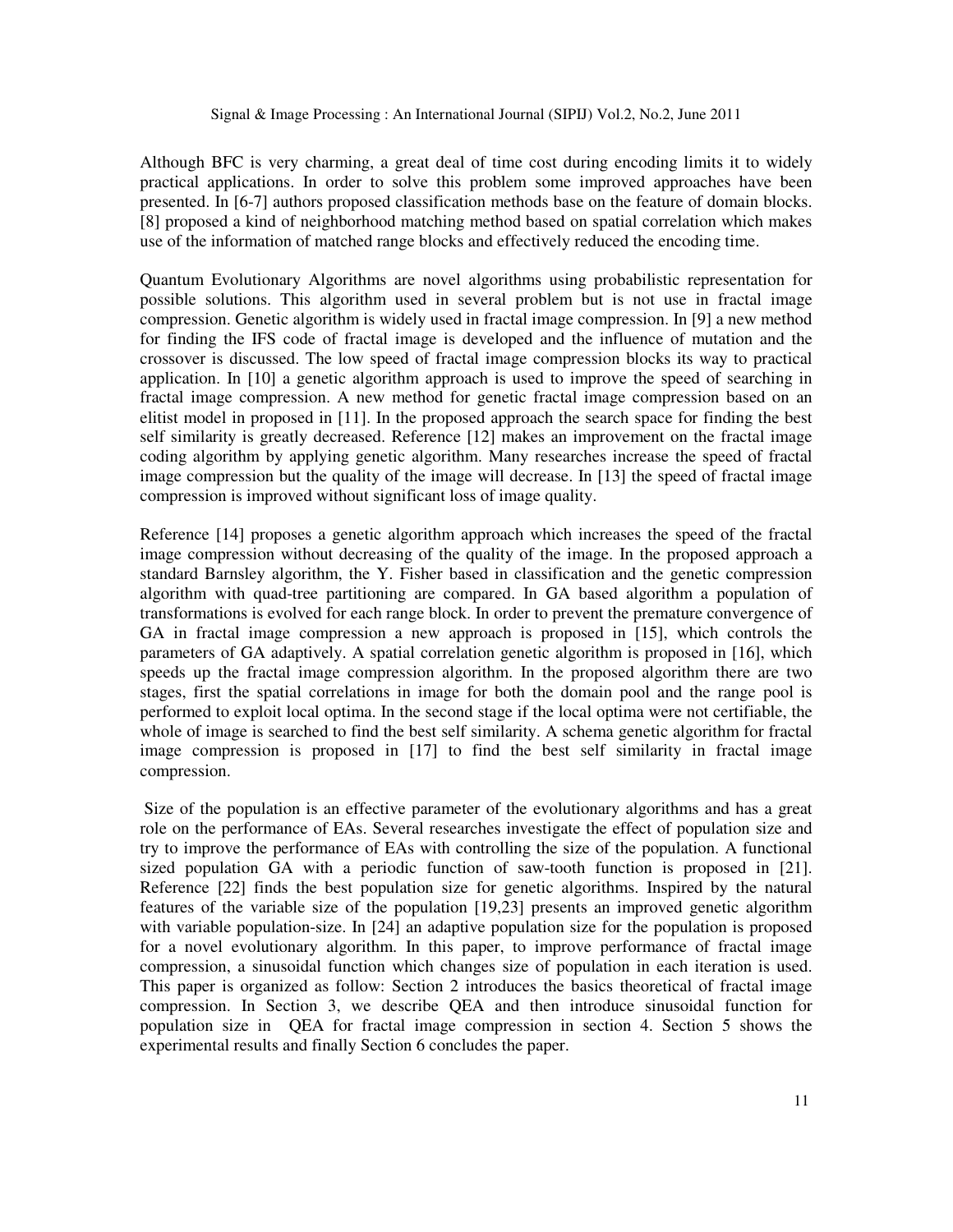#### **2. THEORETICAL BASICS OF FRACTAL IMAGE COMPRESSION**

The fractal image compression is based on the local self-similarity property and PIFS. The related definitions and theorems are stated as follows[5-6]:

**Definition 2.1**. Let X be a metric space with metric  $d_x$ . A map  $w: X \to X$  is Lipschitz with Lipschitz factor s, if there exists a real value s such that

$$
d_{\mathcal{X}}(\mathfrak{u}(x), \mathfrak{u}(y)) \leq s d_{\mathcal{X}}(x, y), \quad \mathfrak{A}(\mathfrak{X}) \forall x, y \in X \tag{1}
$$

We also say that w is contractive with contractivity s.

**Definition 2.2**. Let X be a metric space and  $d_x$  be its metric. For a point  $x \in X$  and a nonempty set  $A \subset X$ , let us first define the distance of x to A by

$$
d_{y}(x,A) = \inf_{a \in A} d_{x}(x,a)
$$
 (2)

Then the Hausdorff distance between A and B is defined for any nonempty sets A,  $B \subseteq X$  as

$$
d(A,B) = Max(d_h(A,B), d_h(B,A))
$$
 (3)

Where

$$
d_h(A, B) = \sup d_Y(a, B) \tag{4}
$$

Let X be the set of  $N \times N$  gray level images. The metric is defined as the usual Euclidean distance by regarding the elements in X as vectors of dimension  $N \times N$ . Let I be a given image belonging to X. The goal is to find a set of transformations  $\{w_1, w_2, ..., w_n\}$ , each of which is a restricted function and satisfies (1), such that the given image  $\overline{I}$  is an approximate attractor. The set  $\{w_1, w_2, \ldots, w_n\}$  is called PIFS. The following theorem is an important fact for PIFS.

**Theorem 2.1.** Consider a PIFS  $w_1, w_2, ..., w_n$  with  $w_i: X \rightarrow X$  for all i. Let  $W = Uw_i$ . Then there exists a unique point  $A \in X$  such that for any point  $B \in X$ 

$$
A = W(A) = \lim_{n \to \infty} w^n(B)
$$
 (5)

The point A in (5) is called the fixed point or the attractor of the mapping W. Next, the famous Collage theorem will be introduced.

**Theorem 2.2.** Let  $\{w_1, w_2, ..., w_n\}$  be a PIFS with contractivity factor s. Let B be any nonempty compact set in X. Then we have

$$
d(A,B) \le (1-s)^{-1} d(B,W(B))
$$
 (6)

where A is the attractor of the mapping W and d is the Hausdorff metric (3). Let  $d(I, W(I)) \leq \varepsilon$  where e is a very small positive real number. By the Collage theorem, one can obtain that

$$
d(A,I) \le \frac{\varepsilon}{1-\varepsilon} \tag{7}
$$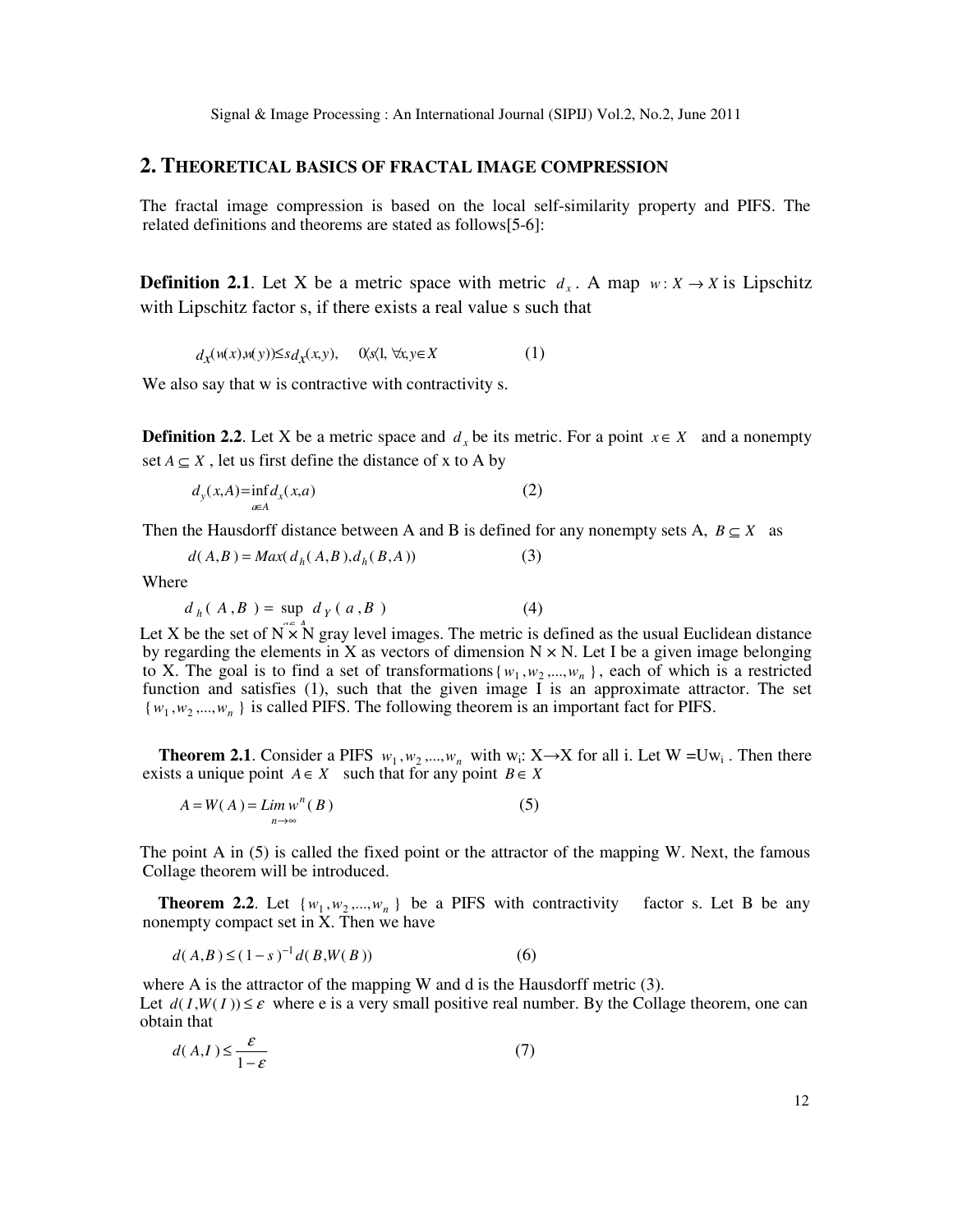From Eq. (7), one can see that after a large number of iterations, an attractor A is generated which is sufficiently close to the given image I.

For practical implementation, let I be a given  $256 \times 256$  gray level image. The domain pool D is defined as the set of all possible blocks of size  $16 \times 16$  of the image f, which makes up (256defined as the set of all possible blocks of size  $16 \times 16$  of the image f, which makes up  $16+1) \times (256-16+1) = 58081$  blocks. The range pool R is defined to be the set of all nonoverlapping blocks of size 8×8, which makes up  $(256/8) \times (256/8) = 1024$  blocks.

For each block v from the range pool, the fractal transformation is constructed by searching all elements in the domain pool D the most similar block. Let u denote a sub-sampled domain block which is of the same size as v. The similarity of u and v is measured using Mean Square Error (MSE) defined by

$$
MSE = \frac{1}{8^2} \sum_{j=0}^{7} \sum_{l=0}^{7} [u(i,j) - v(i,j)]^2
$$
 (8)

The fractal transformation allows the dihedral transformation of the domain blocks, i.e., the eight orientations of the blocks generated by rotating the blocks counterclockwise at angles 0, 90, 180, and 270 degrees and flipping with respect to the line  $y = x$ , respectively. Thus, for a given block from the range pool, there are  $58081\times8 = 464.648$  MSE computations to obtain the most similar block from the domain pool. Thus, in total, one needs  $1024 \times 464,648 = 475,799,552$  MSE computations to encode the whole image using this full search compression method.

For a given range block v, the fractal transformation also allows the adjustment of the contrast p and the brightness q on the subsample domain block u. The similarity is measured by the quantity  $d = ||pu_k + q - v||$ , where  $u_k$ ,  $0 \le k \le 7$ , are the eight orientations of u. By simple optimization method, p and q can be computed directly as

$$
p = \frac{[N\langle u, v \rangle - \langle u, 1 \rangle \langle v, 1 \rangle]}{[N\langle u, u \rangle - \langle u, 1 \rangle^2]}
$$
(9)

And

 $q = N^{-1} \cdot [\langle v.1 \rangle - p \langle u.1 \rangle]$  (10)

Where N=64.

The position of the most similar domain block, the contrast p, the brightness q, and the orientation k constitute the fractal code of the given range block v. In practice, for  $256 \times 256$  image, 16 bits are required to represent the position of the domain block. Finally, as v runs over all 1024 range blocks in the range pool R, the encoding process is completed.

To decode, one first makes up the 1024 affine transformations from the compression codes and chooses any initial image. Next, one performs the 1024 affine transformations on the image to obtain a new image, and then proceeds recursively. According to Theorems 2.1 and 2.2, the sequence of images will converge. The stopping criterion of the recursion is designed according to user's application and the final image is the retrieved image of fractal coding.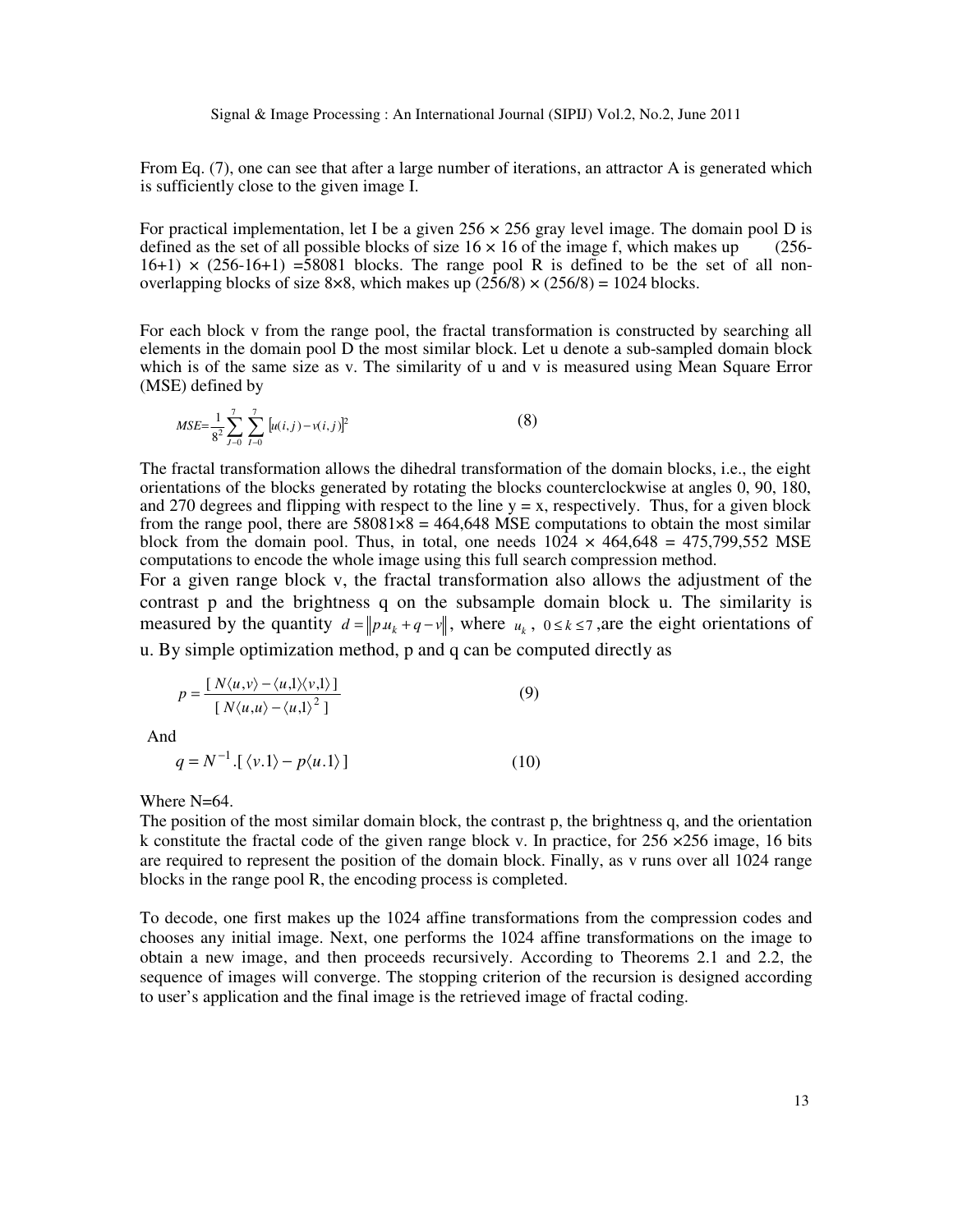## **3. QUANTUM EVOLUTIONARY ALGORITHMS**

QEA is inspired from the principles of quantum computation, and its superposition of states is based on q-bits, the smallest unit of information stored in a two-state quantum computer [18,20]. A q-bit could be either in state "0" or "1", or in any superposition of the two as described below:

$$
|\psi\rangle = \alpha|0\rangle + \beta|1\rangle \tag{11}
$$

Where  $\alpha$  and  $\beta$  are complex number, which denote the corresponding state appearance probability, following below constraint:

$$
|\alpha|^2 + |\beta|^2 = 1
$$
 (12)

This probabilistic representation implies that if there is a system of m q-bits, the system can represent  $2^m$  states simultaneously. At each observation, a q-bits quantum state collapses to a single state as determined by its corresponding probabilities.

#### **3.1 Representation**

QEA uses a novel representation based on the above concept of q-bits. Consider*ith* individual in *tth* generation defined as an m-q-bit as below:

$$
q_i^t = \begin{bmatrix} \alpha_{i1}^t & \alpha_{i2}^t & \alpha_{ii}^t & \alpha_{iii}^t \\ \beta_{i1}^t & \beta_{i2}^t & \beta_{ii}^t & \beta_{im}^t \end{bmatrix}
$$
 (13)

Where  $|\alpha_{ij}^t|^2 + |\beta_{ij}^t|^2 = 1$ , j=1,2,…,m, m is the number of q-bits, i.e., the string length of the q-bit individual,  $i=1,2,...,n$ , n is the number of possible solution in population and t is generation number of the evolution. Since a q-bit is a probabilistic representation, any superposition of states is simultaneously represented. If there is, for instance, a three-q-bits( $m = 3$ ) individual such as  $(14)$ :

$$
q_i^t = \begin{bmatrix} \frac{1}{\sqrt{2}} & \frac{1}{\sqrt{3}} & \frac{1}{2} \\ \frac{1}{\sqrt{2}} & \frac{\sqrt{2}}{\sqrt{3}} & \frac{\sqrt{3}}{2} \end{bmatrix}
$$
 (14)

Or alternatively, the possible states of the individual can be represented as:

$$
q_i' = \frac{1}{2\sqrt{6}} |000\rangle + \frac{1}{2\sqrt{2}} |001\rangle + \frac{1}{2\sqrt{3}} |010\rangle + \frac{1}{2} |011\rangle + \frac{1}{2\sqrt{6}} |100\rangle + \frac{1}{2\sqrt{2}} |101\rangle + \frac{1}{2\sqrt{3}} |100\rangle + \frac{1}{2} |111\rangle
$$
 (15)

Note that the square of above numbers are true probabilities, i.e. the above result means that the probabilities to represent the state  $|000\rangle, |001\rangle, |100\rangle, |010\rangle$  are 1/24, 1/8, 1/24 and 1/12 respectively. Consequently, the three-q-bits system of (14) has all eight states information at the same time.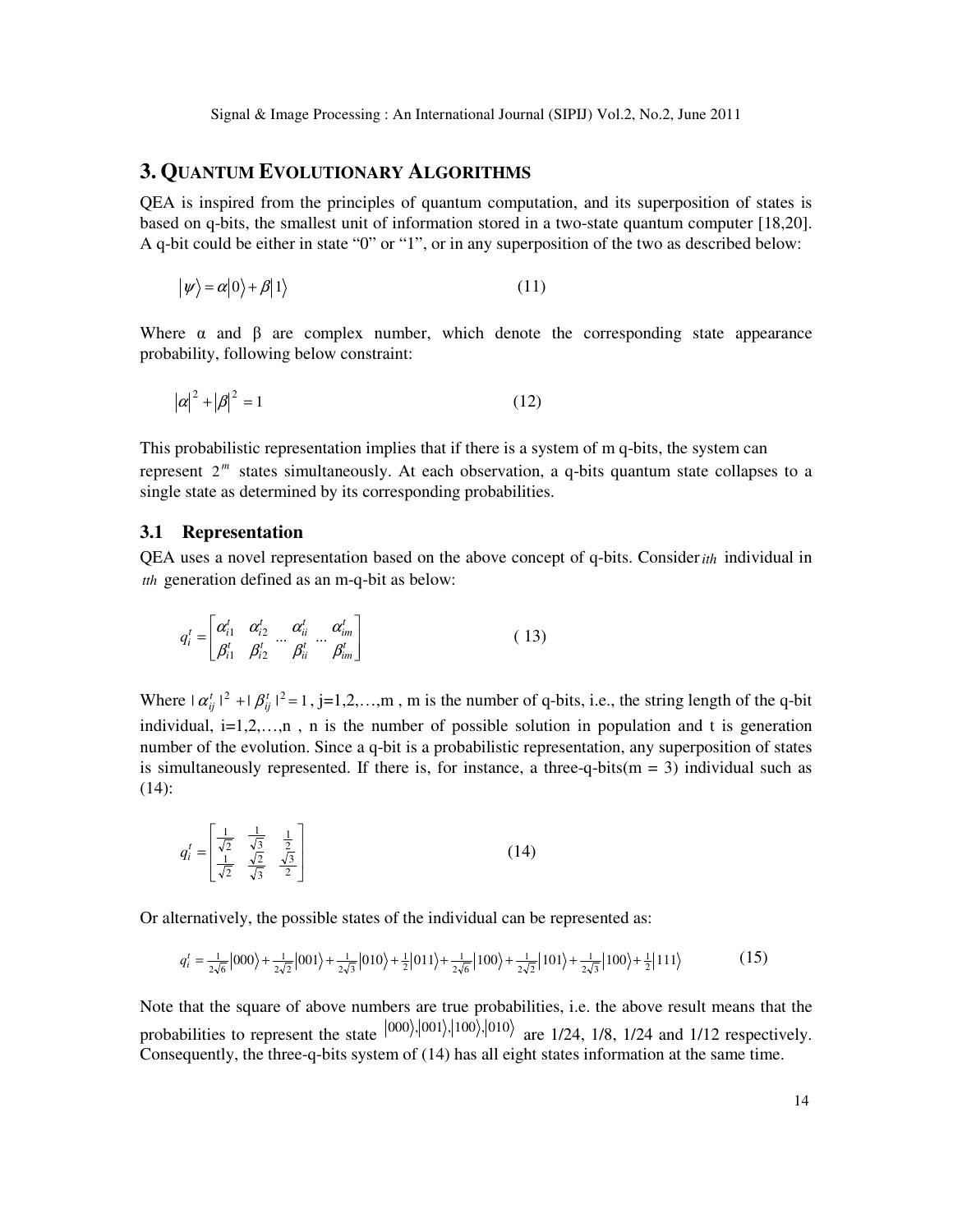Evolutionary computing with the q-bit representation has a better characteristic of diversity than classical approaches since it can represent superposition of states. Only one q-bit individual such as (14) is enough to represent eight states, whereas in classical representation eight individuals are needed. Additionally, along with the convergence of the quantum individuals, the diversity will gradually fade away and the algorithm converges.

#### **3.2 QEA Structure**

In the initialization step of QEA,  $\left[\alpha_{ij}^t \quad \beta_{ij}^t\right]^T$  of all  $q_i^0$  are initialized with  $\frac{1}{\sqrt{2}}$ . This implies that each q-bit individual  $q_i^0$  represents the linear superposition of all possible states with equal probability. The next step makes a set of binary instants;  $x_i^t$  by observing  $Q(t) = \{q_1^t, q_2^t, ..., q_n^t\}$  states, where  $X(t) = \{x_1^t, x_2^t, ..., x_n^t, ..., x_n^t\}$  at generation t is a random instant of q-bit population. Each binary instant,  $x_i^t$  of length m, is formed by selecting each bit using the probability of q-bit, either  $|\alpha_{ij}^t|^2$  or  $|\beta_{ij}^t|^2$  of  $q_i^t$ . Each instant  $x_i^t$  is evaluated to

give some measure of its fitness. The initial best solution  $b = \max_{i=1}^{m} \{f(x_i^t)\}\$ *t i n*  $b = \max_{i=1}^{n} \{f(x_i^t)\}\$ is then selected

and stored from among the binary instants of  $X(t)$ . Then, in update  $Q(t)$ , quantum gates U update this set of q-bit individuals Q(t) as discussed below. This process is repeated in a while loop until convergence is achieved. The appropriate quantum gate is usually designed in accordance with problems under consideration.

#### **3.3 Quantum Gates Assignment**

The common mutation is a random disturbance of each individual, promoting exploration while also slowing convergence. Here, the quantum bit representation can be simply interpreted as a biased mutation operator. Therefore, the current best individual can be used to steer the direction of this mutation operator, which will speed up the convergence. The evolutionary process of quantum individual is completed through the step of "update  $Q(t)$ ." A crossover operator, quantum rotation gate, is described below. Specifically, a q-bit individual  $q_i^t$  is updated by using the rotation gate U(θ) in this algorithm. The *jth* q-bit value of *ith* quantum individual in generation t  $\left[\alpha_{ij}^t \quad \beta_{ij}^t\right]^T$  is updated as:

$$
\begin{bmatrix} \alpha_{ij}^{t+1} \\ \beta_{ij}^{t+1} \end{bmatrix} = \begin{bmatrix} \cos(\Delta\theta) & -\sin(\Delta\theta) \\ \sin(\Delta\theta) & \cos(\Delta\theta) \end{bmatrix} \begin{bmatrix} \alpha_{ij}^t \\ \beta_{ij}^t \end{bmatrix}
$$
 (16)

Where ∆θ is rotation angle and controls the speed of convergence and determined from Table I. Reference [18] shows that these values for  $\Delta\theta$  have better performance.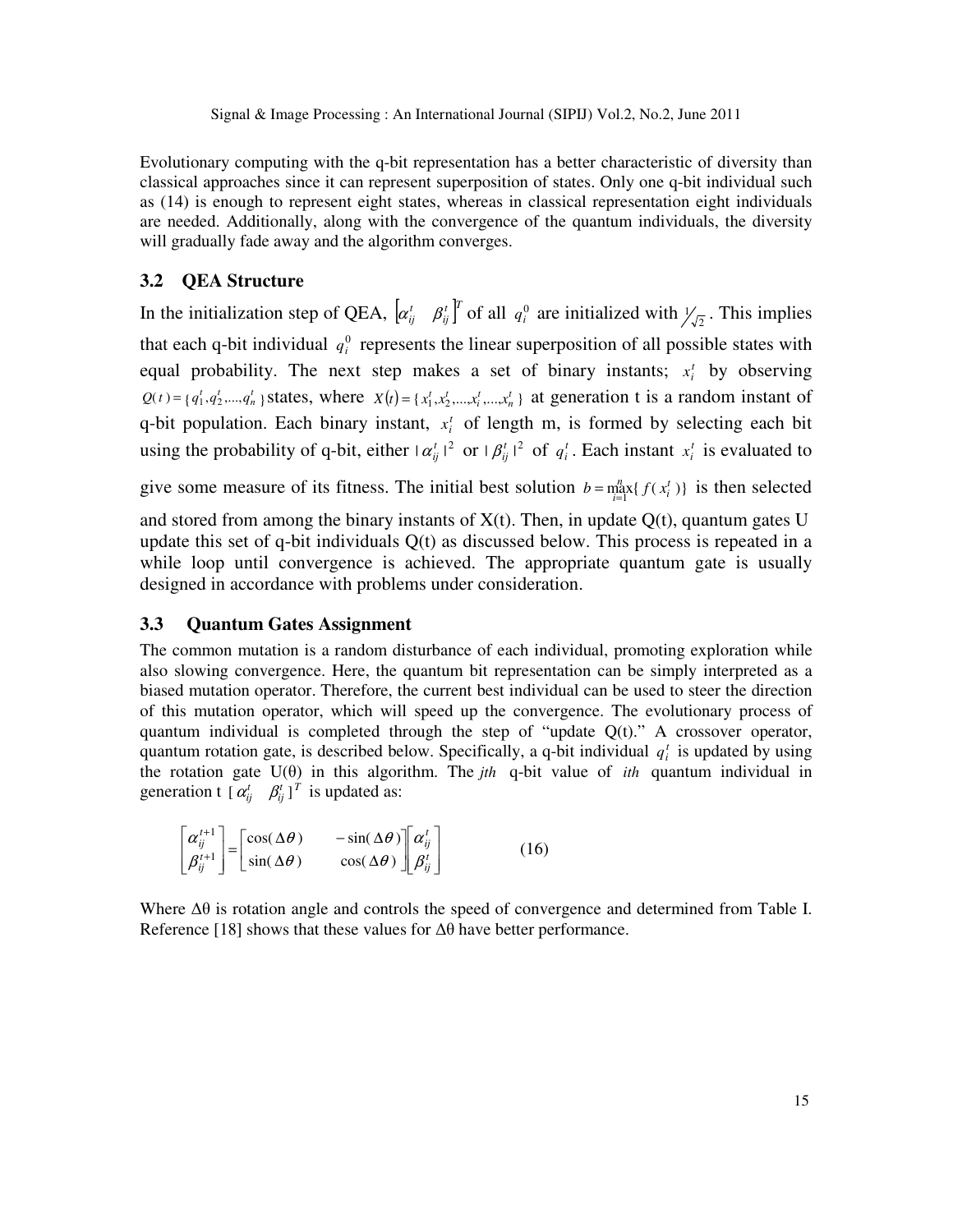| $x_i$    | $b_i$          | $f(x) \ge f(b)$ | $\Delta\theta$ |
|----------|----------------|-----------------|----------------|
| $\theta$ | $\overline{0}$ | false           | 0              |
| 0        | 0              | true            | 0              |
| 0        | 1              | false           | $0.01\pi$      |
| 0        | 1              | true            | 0              |
| 1        | 0              | false           | $-0.01\pi$     |
| 1        | 0              | true            | 0              |
| 1        | 1              | false           | 0              |
|          |                | true            | 0              |

TABLE I. Lookup table OF  $\Delta\theta$ .

# **4. SINUSOIDAL FUNCTION FOR POPULATION SIZE IN QUANTUM EVOLUTIONARY ALGORITHMS FOR FRACTAL IMAGE COMPRESSION (SFPSQEAFIC)**

One of the main approaches to maintain the diversity of the population and improve the performance of the evolutionary algorithms is using a variable size for the population. In [19] a variable size population is proposed for QEA that improves the performance of QEA. Here, we use a sinusoidal function for the size of the population with partially re-initialization of the qindividuals which case to improve the performance of QEA for fractal image compression. The proposed SFPSQEA method for fractal image compression is block-based, i.e., each q-individual is composed of the parameters of an affine transformation for one range block. The setup of our method is summarized as follows:

1. An important part of SFPSQEAFIC is q-individuals formation. Since the fractal encoding utilizes the PIFS to encode every range block, one takes the absolute position( $P_x$ , $P_y$ ) of a domain block and the dihedral transformation  $P_t$  to constitute a q-individual. A qindividual is 19 bits in length as shown in Fig. 1, in which 8, 8, and 3 bits are allocated for  $(P_x, P_y)$  and  $P_t$ , respectively.  $P_x$  shows the horizontal position of domain block,  $P_y$ shows the vertical position of the domain block and  $P_t$  shows the transformation. The transformations are the 8 ordinary transformations: rotate  $0^{\circ}$ ,  $90^{\circ}$ ,  $180^{\circ}$ ,  $270^{\circ}$ , flip vertically, horizontally, flip relative to 45°, and relative to 135°. Each part of each solution is a real number and is converted to an integer number before evaluation process. The length of q-individual for a  $M \times N$  image is:

$$
L = \left[ \log_2^M \right] + \left[ \log_2^N \right] + 3 \tag{17}
$$



Figure 1. The coding of the addresses for domain blocks.  $P_x$  is the horizontal position of domain block, *P<sup>y</sup>* is the vertical position of domain block and *P<sup>t</sup>* is the transformation.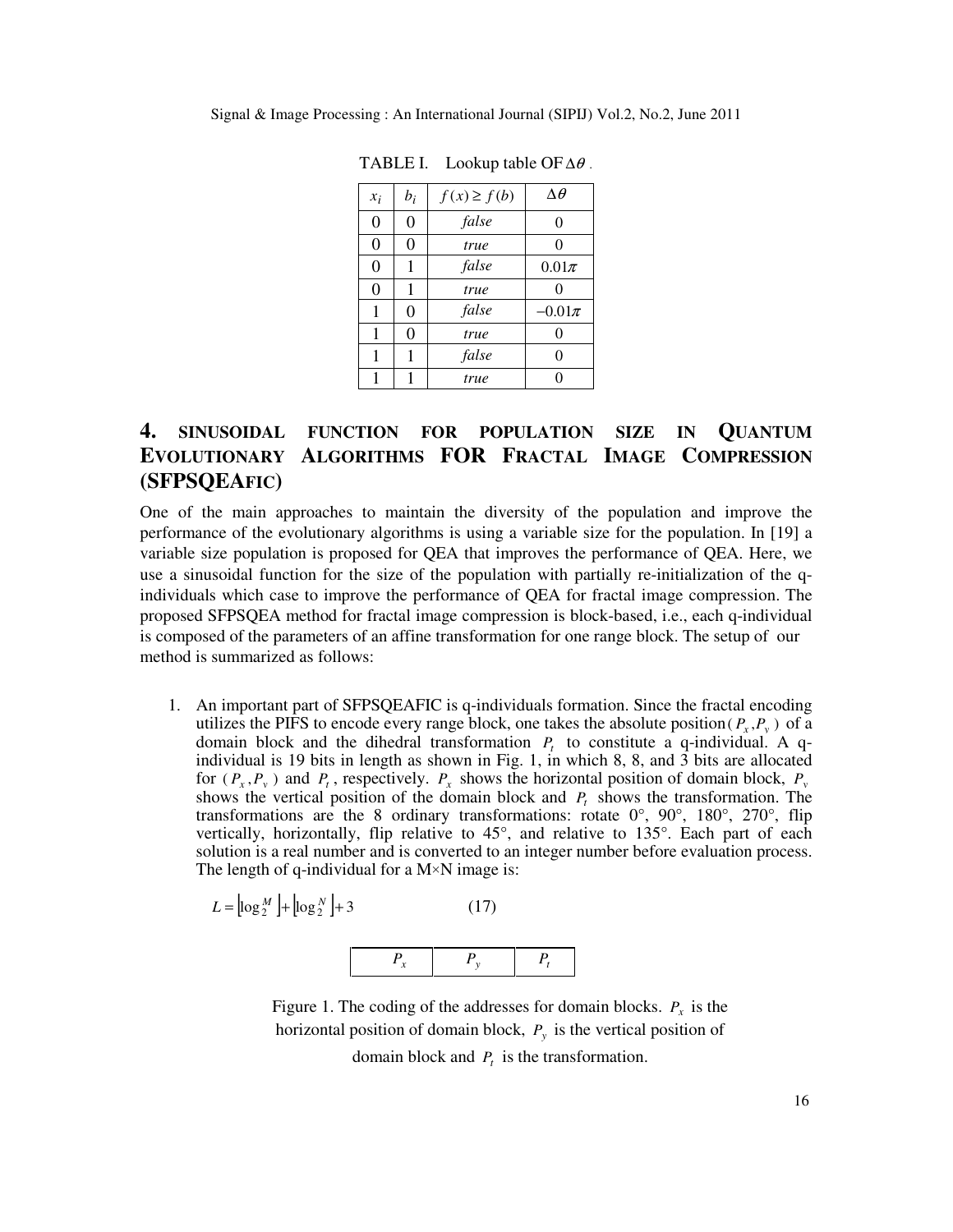- 2. For power of q-individuals (fitness function), the distance of both range block and subsampled domain block is measured by MSE. The fitness value is defined as the reciprocal of MSE.
- 3. set t=0.
- 4. initialize quantum population Q(0) with the size of  $n(0) = \overline{n}$ . In the initialization step, the quantum-individuals  $q_i^0$  are located in a structured population. Then  $\begin{bmatrix} \alpha_i^0 & \beta_i^0 \end{bmatrix}^T$  $\alpha_i^0$   $\beta_i^0$  f all  $q_i^0$  are initialized with  $\frac{1}{\sqrt{2}}$ , where i=1,2,...,n is the location of the q-individuals in the population,  $k=1,2,...,m$ , and m is the

number of q-bits in the individuals. This implies that each q-bit individual  $q_i^0$  represents the linear superposition of all possible states with equal probability..

5. make  $X(0)$  by observing the states of  $Q(0)$ .

This step makes a set of binary instants  $X(0) = \{ x_i^0 | i = 1, 2, ..., n \}$  at generation t=0 by observing  $Q(0) = \{q_i^0 | i = 1, 2, ..., n\}$  states, where  $X(t)$  at generation t is a random instant of q-bit population and n is the size of population. Each binary instant, x0i of length m, is formed by selecting each bit using the probability of q-bit, either  $\left| \alpha_{i,k}^0 \right|^2$  or  $\left| \beta_{i,k}^0 \right|^2$  of  $q_i^0$ Observing the binary bit  $x_{i,k}^t$  from q-bit  $\begin{bmatrix} \alpha_{i,k}^t & \beta_{i,k}^t \end{bmatrix}^T$  performs as:

$$
x_{i,k}^t = \begin{cases} 0 & \text{if } R(0,1) \le \alpha_{i,k}^t \mid^2 \\ 1 & \text{otherwise} \end{cases}
$$
 (18)

Where  $R(\cdot, \cdot)$  is a uniform random number generator.

6. Evaluate  $X(0)$ .

Each binary instant  $x_i^0$  is evaluated to give some measure of its objective. In this step, the fitness of all binary solutions of  $X(0)$  are evaluated.

- 7. for all binary solutions  $x_i^0$  in X(t) do.
	- Begin
		- 7.1 find neighborhood set  $N_i$  in  $X(0)$ .
		- 7.2 find binary solution x with best fitness in  $N_i$ .
		- 7.3 save x in  $B_i$ .
		- End.

In these steps the neighborhood set  $N_i$  of all binary solutions  $x_i^0$  in  $X(0)$  are found and the best solution among  $N_i$  is stored in  $B_i$ . In the structured proposed algorithm each individual is the neighbor of itself that is  $x_i$  belongs to neighborhood set  $N_i$ .  $B_i$  is the best possible solution, which the q-individual  $q_i^t$  has reached.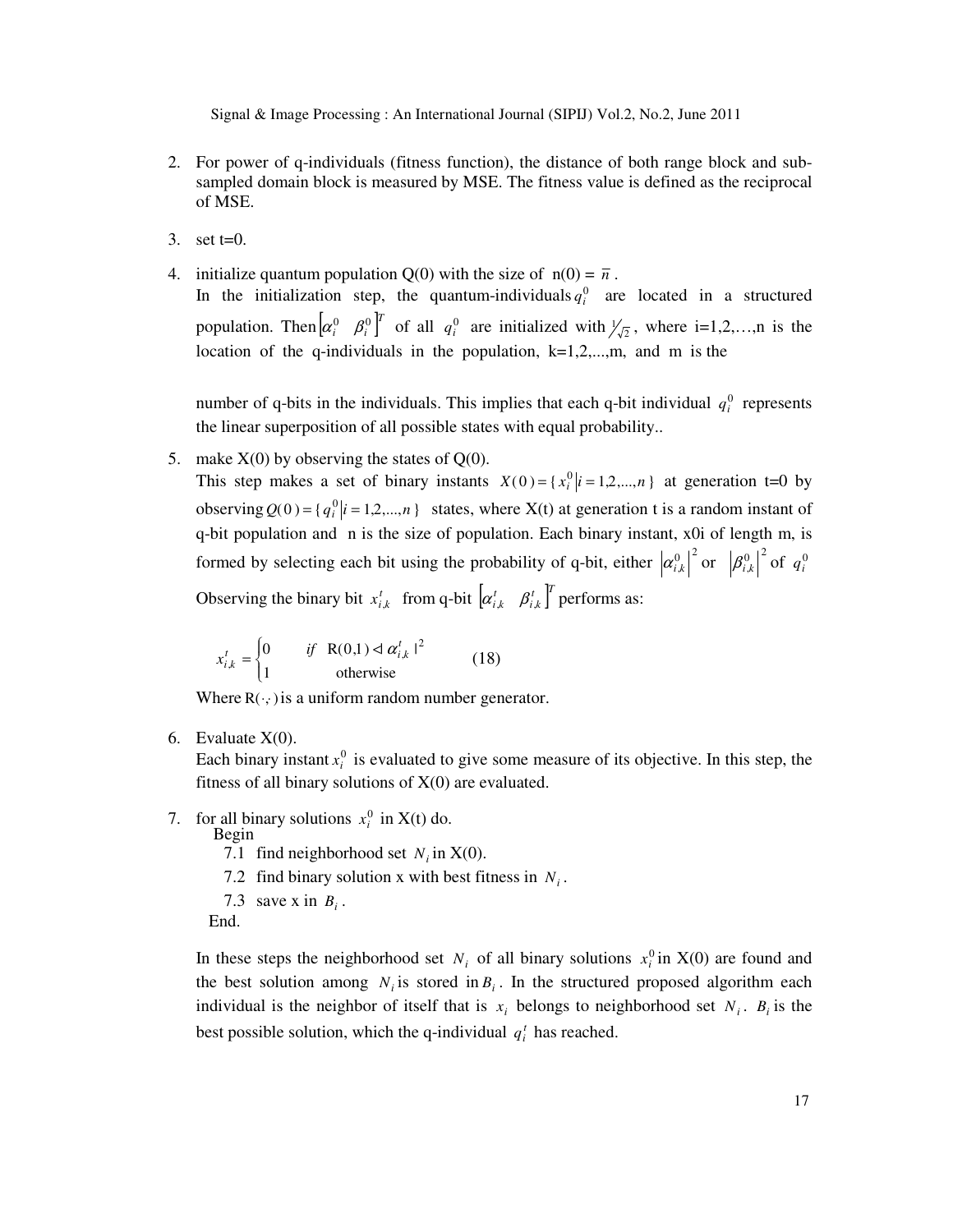8. Repeat not termination condition.

The loop is terminated when the termination condition is satisfied. Termination condition here is when maximum number of iterations is reached.

- 9. Set  $t = t + 1$ .
- 10.  $n(t) = f(t)$ .

In the proposed algorithm, the size of the population is a function of the iteration number. This function is Sinusoidal function that shown in below:

$$
n(t) = Round\left[\overline{n} + A\sin(2\pi T^{-1}t)\right]
$$
 (19)

Where  $n(t)$  is the size of the population in generation t,  $\bar{n}$  is the average size of the population, A is the amplitude of the periodic function of population size, T is the period of the function of population, Round(.) is the round function (rounds its input to nearest integer). Fig.2 shows this function. In this step,  $n(t)$ , the size of the population in iteration t, is calculated by this function.



Figure 2.The sinusoidal function which is use for the population size. T is the period of the functions, A is the amplitude and P is the size of the population in generation t.

11. If  $n(t) > n(t-1)$  create random q-individuals.

If  $n(t)$ , the size of the population in iteration t, is greater than  $n(t-1)$ , it means that the size of the population is increased. So creating random q-individuals, until the size of ring structured population be equal to n(t).

- 12. If  $n(t)$  <  $n(t-1)$  eliminate the q-individuals with worst observed fitness. If n(t), the size of the population in iteration t is smaller than  $n(t-1)$ , eliminate the qindividuals which have the worst observed solution, until the size of ring structured population reaches n(t).
- 13. Make  $X(t)$  by observing the states of  $Q(t-1)$ . In this step, we are Observing the binary solutions  $X(t)$  from  $Q(t)$ .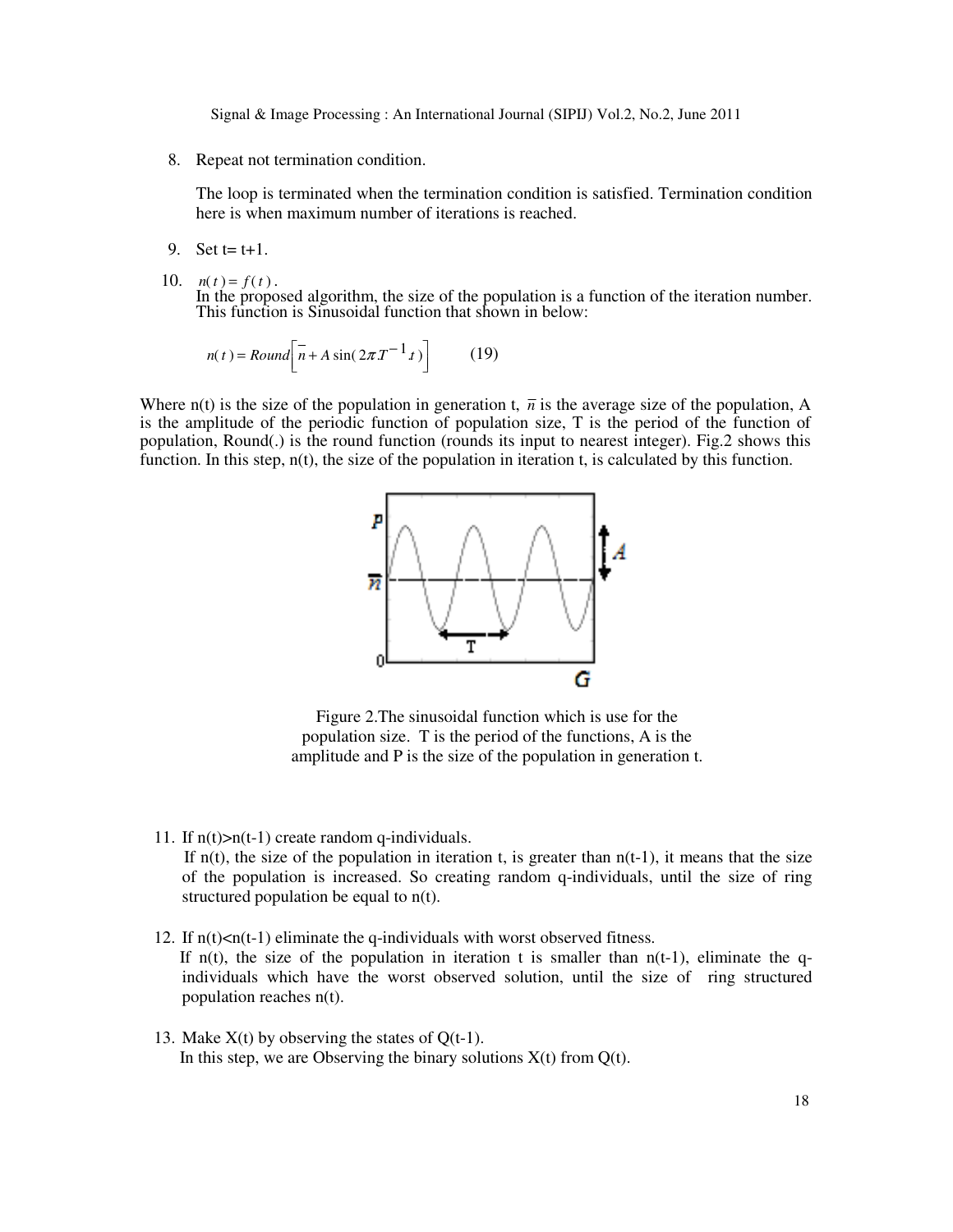14. Evaluate  $X(t)$ .

- 15. Update Q(t) based on  $B_i$  and X(t) using Q-gates Here, The quantum individuals are updated using Q-gate.
- 16. Repeat for all binary solutions  $x_i^t$  in  $X(t)$  do Begin

16.1. find neighbourhood, set  $N_i$  in X(t).

- 16.2. select binary solution x with best fitness in  $N_i$ .
- 16.3. if x is fitter than  $B_i$  save x in  $B_i$

End.

The loop is for all binary solutions  $x_i^t$  (i=1,2,...,S) in the population and then Finding the neighbors of the binary solution located on the location i.

In next time we should find the best possible solution in the neighborhood  $N_i$ , and store it to x. If x is fitter than  $B_i$  then store x to  $B_i$ .

For each range block to fine optimal domain block, this algorithm should be down.

The Sinusoidal function for the population has two cycles. One cycle is increasing the size of population. In the increasing cycle, the new quantum individuals are created and inserted in the population. Creating new random quantum individuals increases the diversity of the population and improves the exploration performance of the algorithm. The other cycle is the decreasing cycle. In this cycle, the worst quantum individuals of the population are eliminated. This treatment improves the exploitation of the algorithm by exploiting the best solutions and ignoring the inferior ones. This means that the proposed method has two cycles: exploration cycle and exploitation cycle

#### **5. EXPERIMENTAL RESULTS**

This section experiments the proposed method and compares the proposed algorithm with the performance of GA in fractal image compression. The proposed algorithm is examined on images Lena, Pepper and Baboon with the size of  $256 \times 256$  and gray scale. The size of range blocks is considered as  $8\times 8$  and the size of domain blocks is considered as  $16\times 16$ . In order to compare the quality of results, the PSNR test is performed: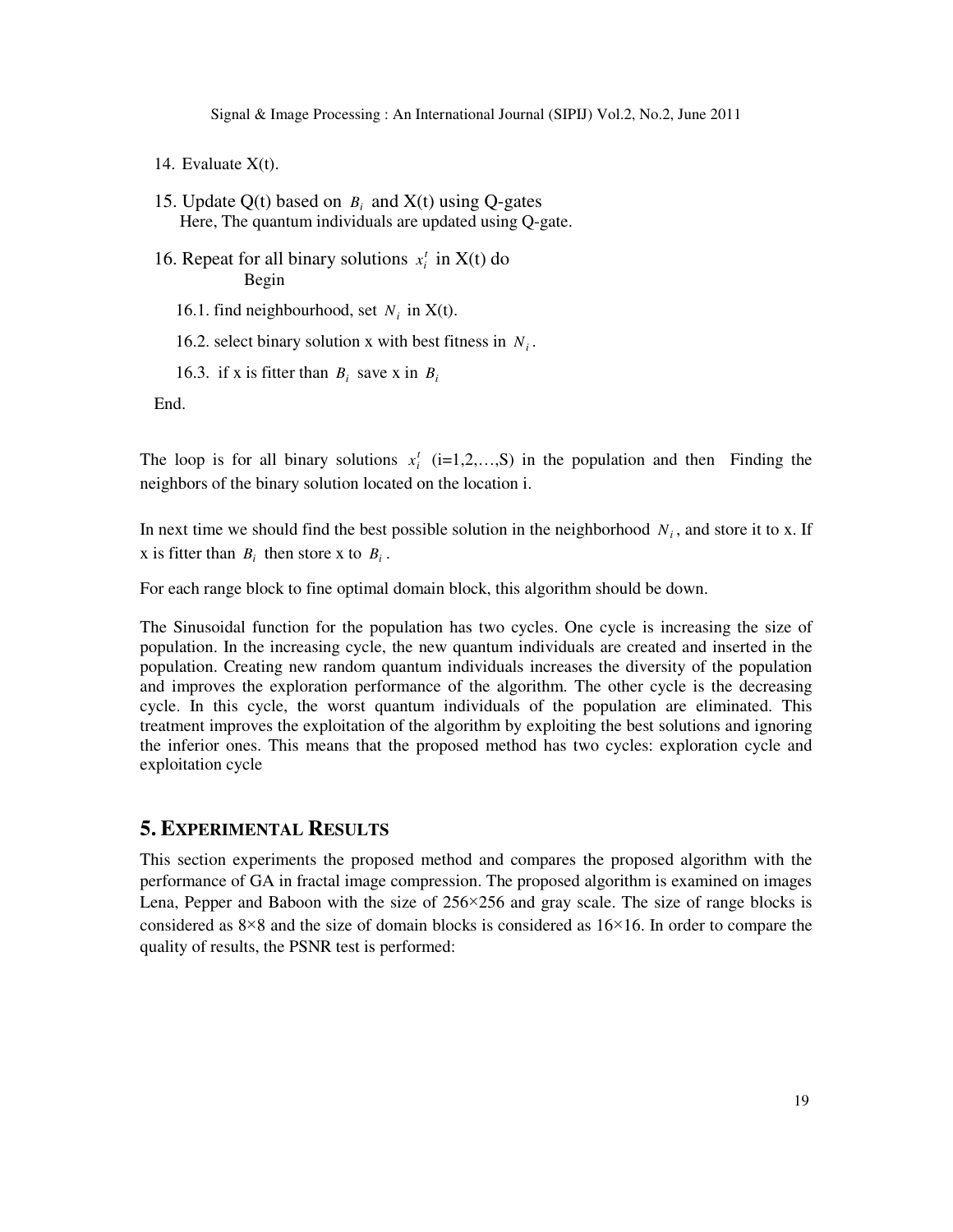$$
PSNR = 10 \times \log \left( \frac{255^2}{\frac{1}{M \times N} \sum_{i=1}^{N} \sum_{j=1}^{M} (f(i, j) - g(i, j))^2} \right) \tag{19}
$$

Where  $M \times N$  is the size of image.

Parameters in Sinusoidal function set by  $A=0.2$  and T=100 that are the amplitude of the periodic function of population size and the period of the function of population respectively. The crossover rate in GA is 0.8 and the probability of mutation is 0.003 for each allele. Table II shows the experimental results on the proposed algorithm and GA. The number of iterations for GA and the proposed method for all the experiments is 200. According to Table II the proposed algorithm improves the performance of fractal image compression for all the experimental results. As it is clear in Table II, SFPSQEAFIC has better performance than GA in all the experiences. It shows that SFPSQEA is a suitable algorithm for fractal image compression. By using sinusoidal function, the performance of QEA is improved. Although the PSNR for the proposed algorithm is less than the full search algorithm for all the experiences, but the advantage of the proposed algorithm is lower computational complexity. For example for Baboon picture, full search algorithm performs 59,474,944 MSE computations, while the proposed algorithm with the population size of 30 performs 6,144,000 MSE computations, i.e. ten times less. The proposed method reaches an admissible result much less computational complexity. Fig.3 shows the experimental results on Lena for the proposed algorithm and GA.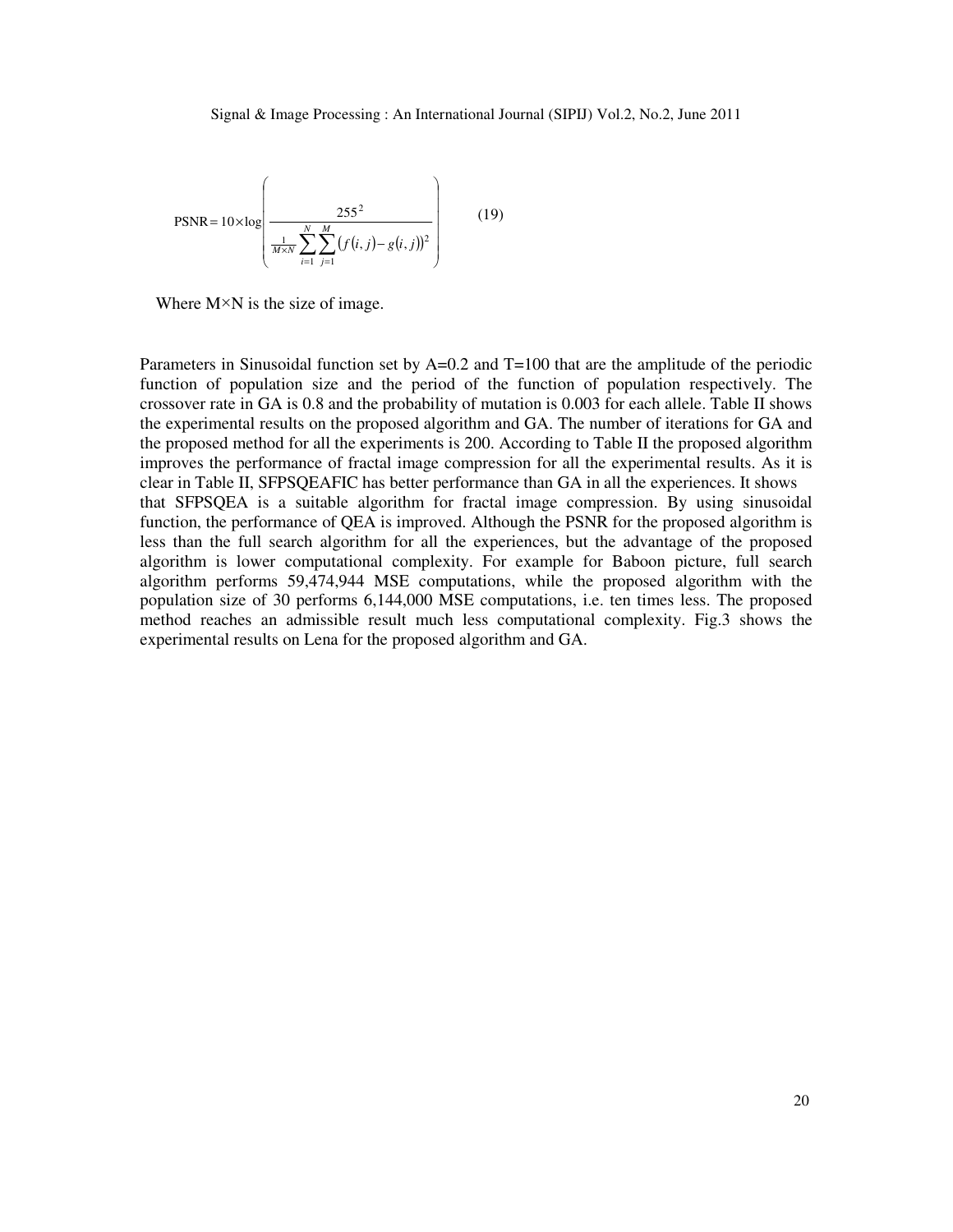| Picture | Method             | Population<br>size | <b>MSE</b> computations | <b>PSNR</b> |
|---------|--------------------|--------------------|-------------------------|-------------|
| Lena    | Full Search        |                    | 59,474,944              | 28.85       |
|         |                    | 15                 | 3,072,000               | 27.31       |
|         |                    | 20                 | 4,096,000               | 27.72       |
|         | <b>SFQEA</b>       | 25                 | 5,120,000               | 28.16       |
|         |                    | 30                 | 6,144,000               | 28.27       |
|         |                    | 15                 | 3,072,000               | 27.27       |
|         | GA                 | 20                 | 4,096,000               | 27.55       |
|         |                    | 25                 | 5,120,000               | 28.04       |
|         |                    | 30                 | 6,144,000               | 28.11       |
| Pepper  | Full Search        |                    | 59,474,944              | 29.85       |
|         |                    | 15                 | 3,072,000               | 28.19       |
|         |                    | 20                 | 4,096,000               | 28.71       |
|         | <b>SFQEA</b>       | 25                 | 5,120,000               | 28.97       |
|         |                    | 30                 | 6,144,000               | 29.29       |
|         |                    | 15                 | 3,072,000               | 2811        |
|         | GA                 | 20                 | 4,096,000               | 28.64       |
|         |                    | 25                 | 5,120,000               | 28.92       |
|         |                    | 30                 | 6,144,000               | 29.14       |
| Baboon  | <b>Full Search</b> |                    | 59,474,944              | 20.04       |
|         |                    | 15                 | 3,072,000               | 18.44       |
|         | <b>SFQEA</b>       | 20                 | 4,096,000               | 18.73       |
|         |                    | 25                 | 5,120,000               | 19.04       |
|         |                    | 30                 | 6,144,000               | 19.21       |
|         |                    | 15                 | 3,072,000               | 18.41       |
|         | GA                 | 20                 | 4,096,000               | 18.65       |
|         |                    | 25                 | 5,120,000               | 19.02       |
|         |                    | 30                 | 6,144,000               | 19.17       |

TABLE II. COMPARISON BETWEEN THE PROPOSED ALGORITHM AND GA.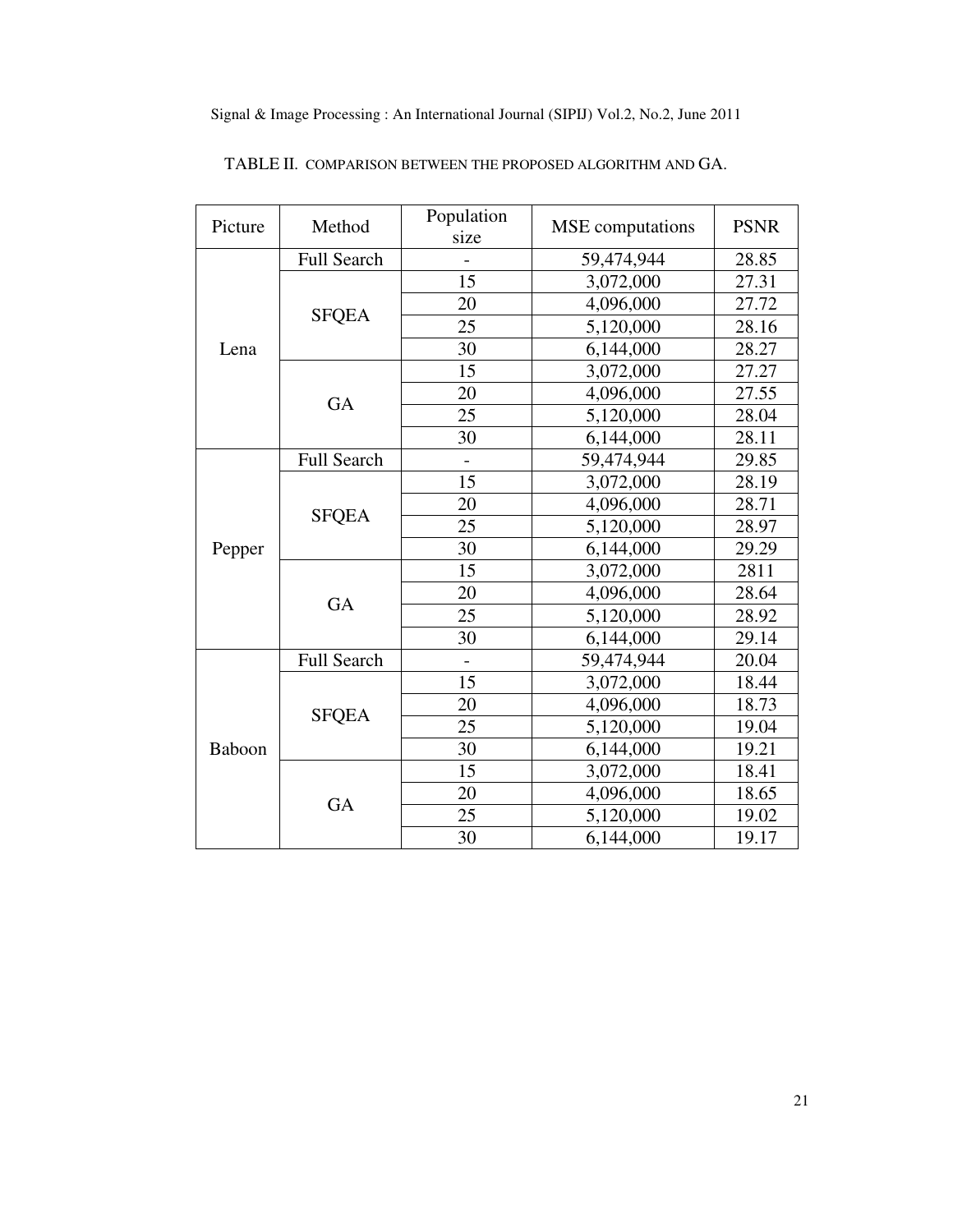

(a)  $(b)$   $(c)$ 





Figure 3. (a) Original image Lena of size 256 × 256 ,(b) initial image for the decoder of the fractal compression, (c) full search method, (d) proposed SFPSQEA method, (e) GA method.

## **6. CONCLUSIONS**

This paper uses a functional sized population in QEA for fractal image compression. Quantum Evolutionary Algorithms are novel algorithm proposed for combinatorial optimization problems like knapsack problem. Since fractal image compression is in the class of NP-Hard problems, QEA is highly suitable for this problem but is not properly applied to fractal image compression yet. One of the main approaches to maintain the diversity of the population and improve the performance of the evolutionary algorithms is using a variable size for the population. This paper uses a sinusoidal function for the size of the population with partially re-initialization of the qindividuals that case to improve the performance of QEA for fractal image compression. Finally experimental results on Lena, Pepper and Baboon picture show an improvement on fractal image compression. Experimental result shows that the performance of our method is upper than conventional method from the encoding speed and it is better than from GA in retrieved image quality.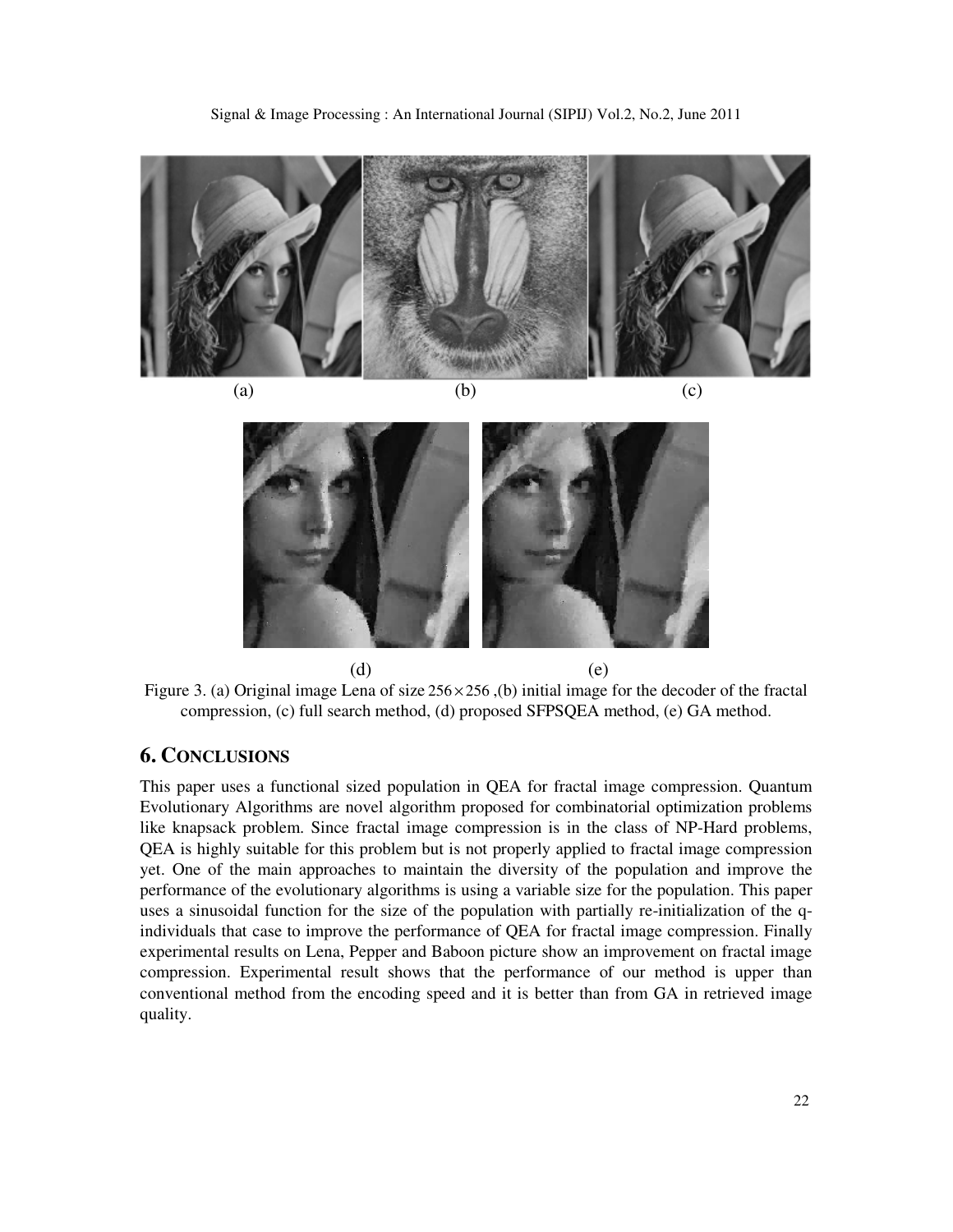#### **ACKNOWLEDGEMENTS**

The authors would like to return thanks the financial support the Islamic Azad University, Gorgan Branch, Iran.

#### **REFERENCES**

- [1] Peitgen H.O., Jurgens H. and Saupe D., "Chao and Fractals: New Frontiers of Science", Springer Verlag, New York, 1992.
- [2] Barnsley, M.F.,"Fractal Everywhere", Academic Press, California, 1988.
- [3] Barnsley, M.F. and Demko, S.,"Iterated function systems and the global construction of fractals. Proceedings of the Royal Society, PP 243-275,1985.
- [4] Barnsley M.F., Elton J.H. and Hardin D.P," Recurrent iterated function systems Constr.", Approx. 3– 31, 1989.
- [5] Jacquin A.E, "coding based on a fractal theory of iterated contractive image transformations", IEEE Trans. Image Process,PP 18-30, 1992.
- [6] Fisher Y," Fractal Image Compression: Theory and Application", Springer Verlag, Berlin, 1995.
- [7] Wang Z., Zhang D. and Yu Y., "Hybrid image coding based on partial fractal mapping", Signal Process. Image Commun, pp 767–769, 2000.
- [8] Truong T.K, Kung C.M and Jeng J.H., Hsieh M.L.," Fast fractal image compression using spatial correlation, Chaos Solitions Fract", Chaos Solitions Fract, pp 1071-1076, 2004.
- [9] Univ X.J., "An improved genetic algorithm of solving IFS code of fractal image" IEEE 3rd international conference on signal processing 1996.
- [10]Chen X., Zhu G.X. and Zhu Y., "Fractal image coding method based on genetic algorithms" International Symposium on Multispectral Image Processing,1998.
- [11]Mitra S.K., Murthy C.A. and Kundu M.K., "Technique for fractal image compression using genetic algorithm", IEEE Trans on Image Processing Vol 7 no 4 pp 586-593 1998.
- [12] Xun L. and Zhongqiu Y., "The application of GA in fractal image compression", 3rd IEEE World Congress on Intelligent Control and Automation, 2000.
- [13]Gafour A., Faraoun and Lehireche, "A Genetic fractal image compression". ACS/IEEE International Conference on Computer Systems and Applications, 2003.
- [14]Faraoun K.M. and Boukelif A., "Speeding Up Fractal Image Compression by Genetic Algorithms", Springer Journal of Multidimention Systems and Signal processing. Vol 16, No 2, 2005.
- [15]Lifeng X. and Liangbin Z., "A Study of Fractal Image Compression Based on an Improved Genetic Algorithm", International Journal of Nonlinear Science Vol 3, No 2, pp 116-124m 2007.